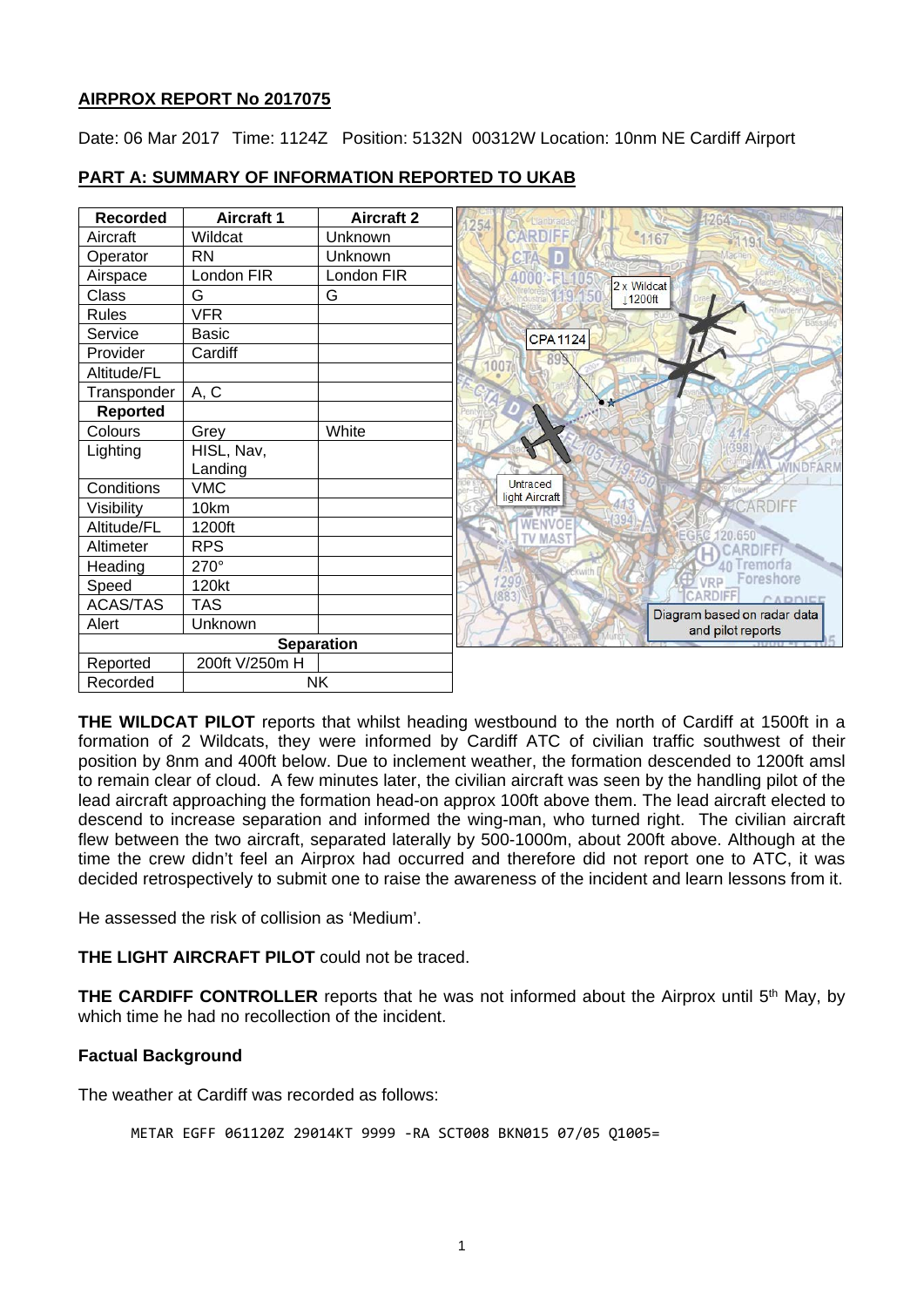## **Analysis and Investigation**

The Airprox did not show on the NATS area radars, the light aircraft could not be seen on radar at all and consequently could not be traced. The Wildcat formation could be seen tracking towards Cardiff, and starting the descent to 1200ft as described by the pilot, (see Figure 1), shortly afterwards they faded from radar.



Figure 1: 1123:59

# **NATS Occurrence Investigation**

Cardiff received notification of the Airprox on  $5<sup>th</sup>$  May, according to the NATS area radar recordings the Wildcat formation was receiving a Basic Service from Cardiff at the time. In interview the Cardiff controller said that he could not remember the incident and the pilot had not reported it at the time. The Cardiff RT and Radar recordings were not available because they are only kept for 40 days, and notification was outside this time. The flight strips in the archive did not indicate an aircraft that could have been a confliction with the Wildcat, therefore it is assumed that the conflicting aircraft was not receiving a service from Cardiff radar.

## **UKAB Secretariat**

The Wildcat and unknown aircraft pilots shared an equal responsibility for collision avoidance and not to operate in such proximity to other aircraft as to create a collision hazard<sup>[1](#page-1-0)</sup>. If the incident geometry is considered as head-on or nearly so then both pilots were required to turn to the right<sup>[2](#page-1-1)</sup>.

# **Comments**

### **Navy HQ**

The Wildcat formation were in receipt of a Basic Service and therefore any Traffic Information passed would have been generic for the most part, unless the controller had seen a specific conflict developing. The hazards of operating in Class G airspace are well known and the principles of maintaining a good lookout were employed to best effect in this instance.

 $\overline{a}$ 

<span id="page-1-0"></span><sup>1</sup> SERA.3205 Proximity.

<span id="page-1-1"></span><sup>2</sup> SERA.3210 Right-of-way (c)(1) Approaching head-on.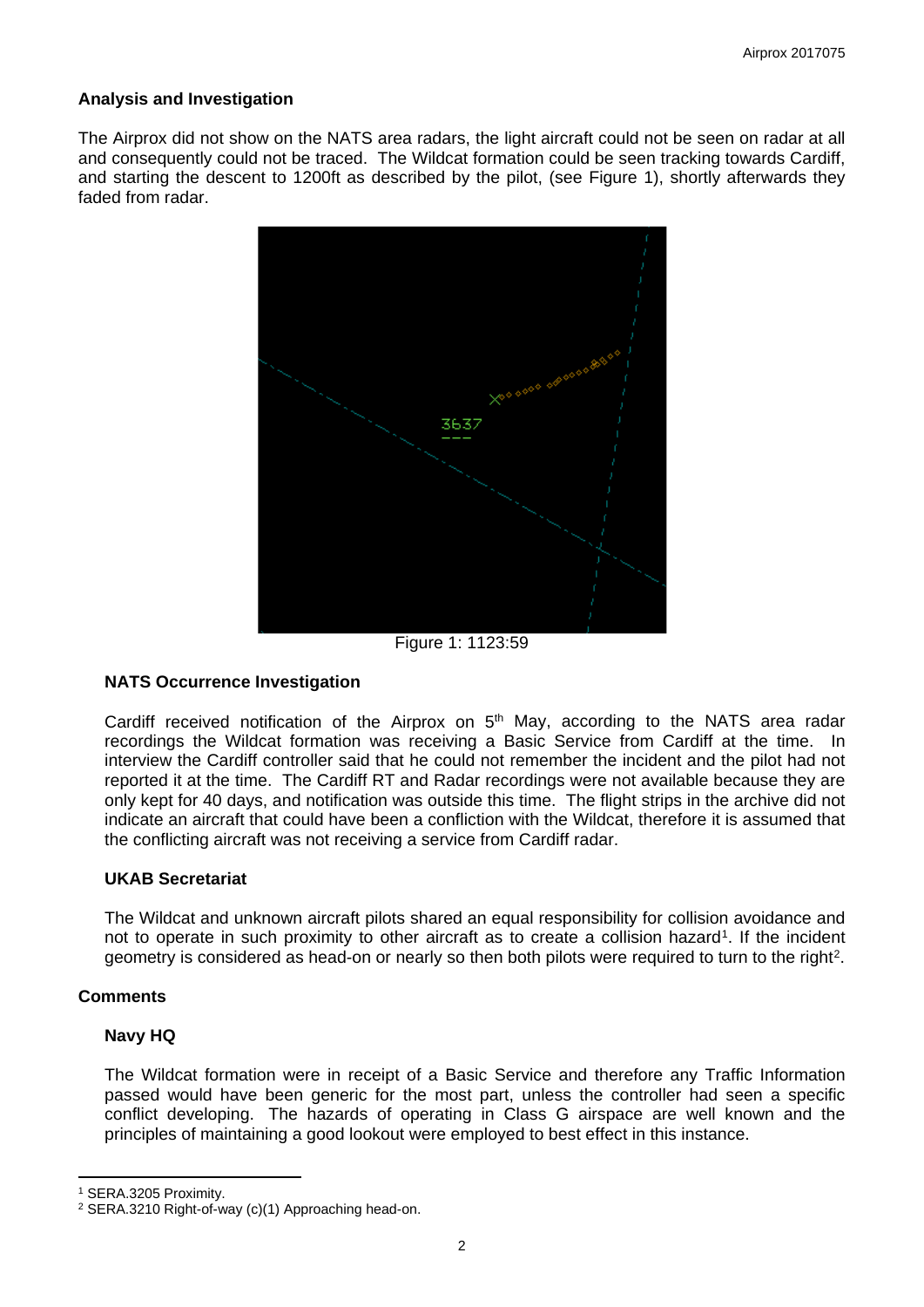## **Summary**

An Airprox was reported when a Wildcat and an unknown aircraft flew into proximity at 1120 on Monday 6<sup>th</sup> March 2017. The Wildcat pilot was operating under VFR in VMC, and in receipt of a Basic Service from Cardiff. The light aircraft pilot could not be traced.

### **PART B: SUMMARY OF THE BOARD'S DISCUSSIONS**

Information available consisted of reports from the Wildcat pilot, radar photographs/video recordings, and reports from the appropriate ATC and operating authorities.

The Board first looked at the actions of the Wildcat pilots. At first members wondered why they were transiting under a Basic Service when the cloud base was low and the weather less than ideal. RAF members noted that their crews were now instructed to ask for a Traffic Service whenever they were in a transit but it was pointed out that Cardiff may not have been able to provide a radar service in the area at that height depending on the base altitude of their radar vector chart. [UKAB note: subsequently, Cardiff ATC have confirmed that they have good radar cover and that, subject to workload at the time, a limited Traffic Service could have been provided in this area]. Overall, members thought it was a timely reminder to all pilots that when transiting in poor weather conditions it is advisable to request a suitable radar service whenever possible. Notwithstanding, and despite being only under a Basic Service, the Wildcat pilots had received good Traffic Information from Cardiff, giving a range and height of conflicting traffic. Some members wondered why, having been given Traffic Information on an aircraft ahead and below them, the crews still descended down into confliction with this known traffic. Others felt that by descending to remain clear of cloud they were at least attempting to ensure that they remained VMC and able to see the light aircraft as soon as practicable. That being said, they agreed that it may have been advisable to have altered track earlier in order to generate a measure of lateral separation as well. Once visual with the light aircraft, members noted that the crew were content with the separation that had been achieved as it transited above and between the formation.

A discussion followed about why this incident had not been reported at the time, and whether it should have been classified as an Airprox at all given that the Wildcat crew were content with their separation. Members agreed that the incident had met the criteria for reporting an Airprox, and the Board highlighted the difficulties that were caused if incidents were raised retrospectively, weeks after the event. As had been the case in this incident, the time elapsed since the Airprox meant that vital radar and RT data was lost, the controller could not remember the incident, and the light aircraft pilot could not be traced, leaving a number of questions unanswered as to the other pilot's perspective. As a result, members wished to remind all aircrew the importance of reporting such events at the time, over the RT, or as soon as possible after landing.

In looking at the cause of the Airprox some members thought that the Wildcat pilots had not acted appropriately on the TI that they had been given on the other aircraft because they had descended towards it; they argued that the Wildcat pilots had effectively flown into conflict with the other aircraft. Others argued that they had needed to descend to remain VMC and, in doing so, they had ultimately seen the other aircraft as soon as possible and had taken appropriate avoiding action. In the end, the latter view prevailed, and the Board agreed that the incident was best described as a conflict in Class G airspace, resolved by the Wildcat pilots. Some members also thought that the reported separation, head on, of 200ft V and 250m H was quite close given the prevailing weather conditions, and they argued that safety had been much reduced (Category B). However, the majority view was that timely and effective action had been taken and so the risk was assessed as Category C.

### **PART C: ASSESSMENT OF CAUSE AND RISK**

Cause: A conflict in Class G resolved by the Wildcat pilots.

Degree of Risk: C.